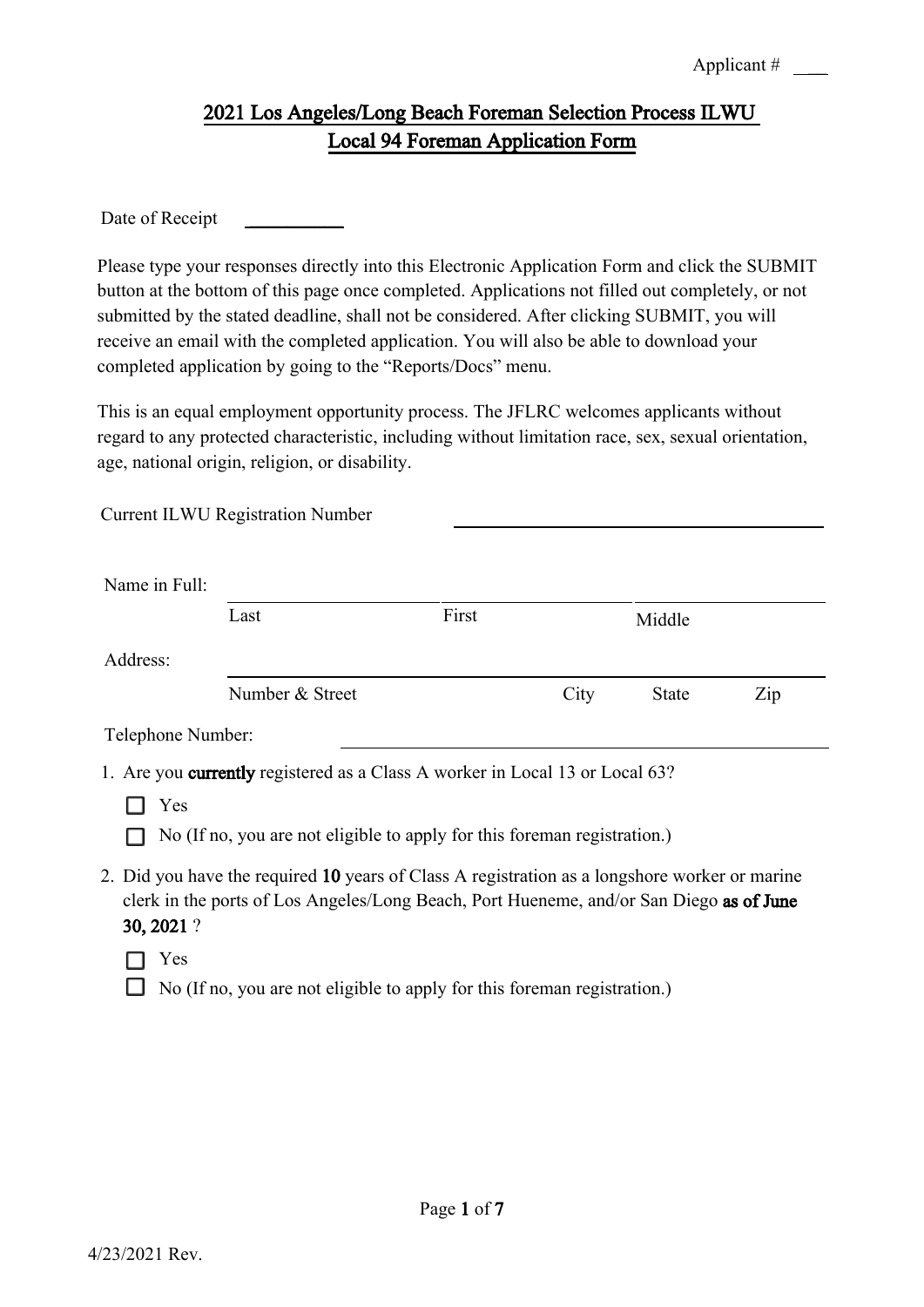- 3a. Are you a registered mechanic in the port where you are applying?
	- □ Yes
	- No (If no, please skip Question #3.b. and proceed directly to Question #4.)
- 3b. If you are a registered mechanic in the port where you are applying, do you have either 12 years as steady mechanic employment OR 15 years of service?



- □ No (If no, you are not eligible to apply for this foreman registration.)
- 4. Do you understand you will not be eligible to apply for foreman registration for **three** years if you are offered and refuse registration as a foreman in this process?



- $\Box$  No (If no, you are nonetheless bound by this rule.)
- 5. Are you willing and able to work (with or without reasonable accommodation of disability) in all foremen positions to which you may be assigned (such as, but not limited to: ship boss, hatch boss, lash boss, dock boss, yard boss, rail boss)?



П

No (If no, list all of the foremen positions in which you would be unwilling or unable to work, with or without reasonable accommodation of disability.)

6. Are you willing and able to work (with or without reasonable accommodation of disability) in all areas or locations that foremen can be assigned (such as, but not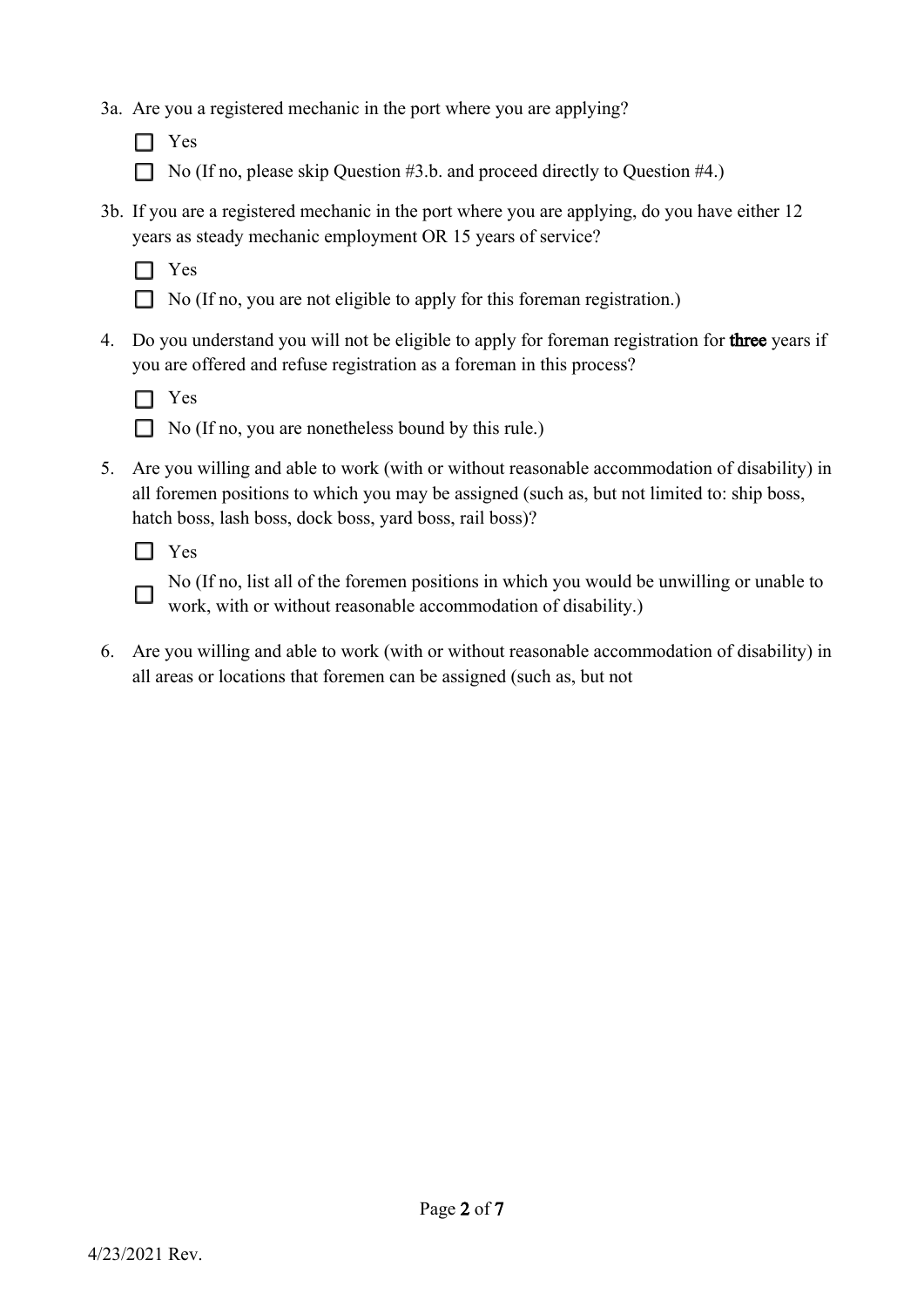limited to: container ships, break bulk ships, bulk ships, dock, rail yards) for a minimum of one (1) year, on the day shift or as directed by the JFLRC?

 $\Box$  Yes

□

No (If no, list all of the foremen areas or locations where you would be unwilling or unable to work, with or without reasonable accommodation of disability.)

7. Do you understand you will be required to work out of the Joint Foremen's Dispatch Hall (not as a steady), for one (1) year, on the day shift or as directed by the JFLRC if you are offered registration as a probationary foreman?



 $\Box$  No (If no, you are nonetheless bound by this rule. Explain below.)

8. Have you ever been found guilty or liable for discrimination or harassment in the workplace by any tribunal (including but not limited to a Joint Port Labor Relations Committee (JPLRC), an Area or Coast or Special Arbitrator, or a civil jury or bench trial, or other civil legal proceeding)?



|--|--|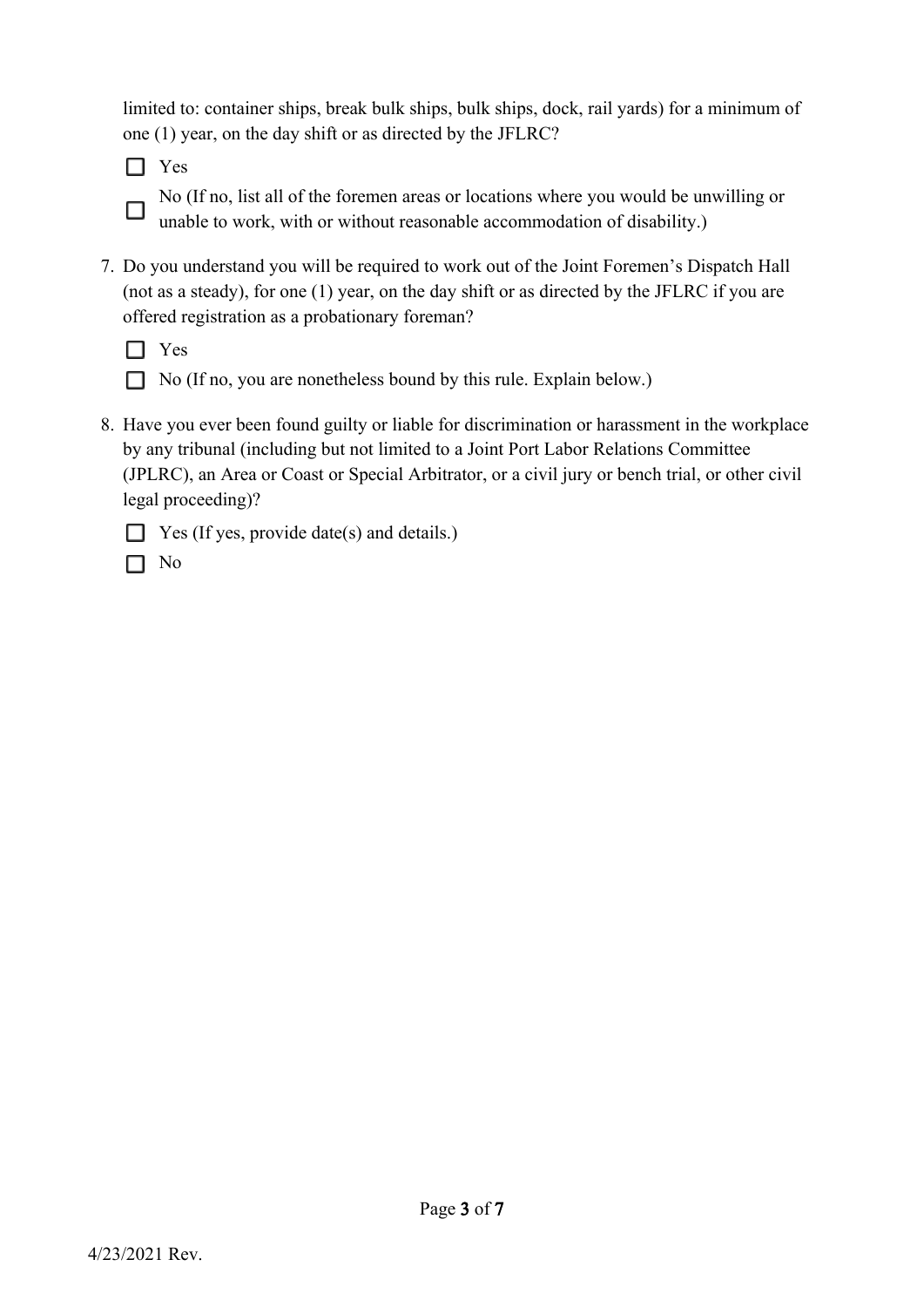9. Within the past five years, have you been found guilty of violating the collective bargaining agreement governing your employment as a longshore worker or marine clerk (PCLCD or PCCCD) and received a time-off penalty as a result?

 $\Box$  Yes (If yes, provide date(s), type of violation(s), amount of penalty/ies.)  $\Box$  No

10. Do you understand the JFLRC is looking to promote applicants who have been putting in regular and full-time work effort (as available work allows), and that an unsatisfactory work record may disqualify you from consideration for promotion to probationary foreman, and, as appropriate, may lead to deregistration of your foreman status at any time?

|--|

 $\Box$  No (If no, explain below.)

11. If offered probationary foreman registration, will you (1) act as the direct supervisory representative of the company/companies by whom you are employed; (2) maintain the responsibility and authority to supervise, place or discharge workers and to direct the work and activities of longshore workers on the job in a safe and efficient manner, (3) perform the customary duties of a foreman in accordance with the then-current PCWB&FA and the directions of the company/companies by whom you are employed, with due respect to the interest and requirements of the job and the company/companies by whom you are employed, (4) set an exemplary standard for the longshore workers you supervise, and (5) ensure a workplace free from prohibited discrimination and harassment in accordance with Section 1.1 of the Pacific Coast Walking Bosses & Foremen's Agreement (PCWB&FA)?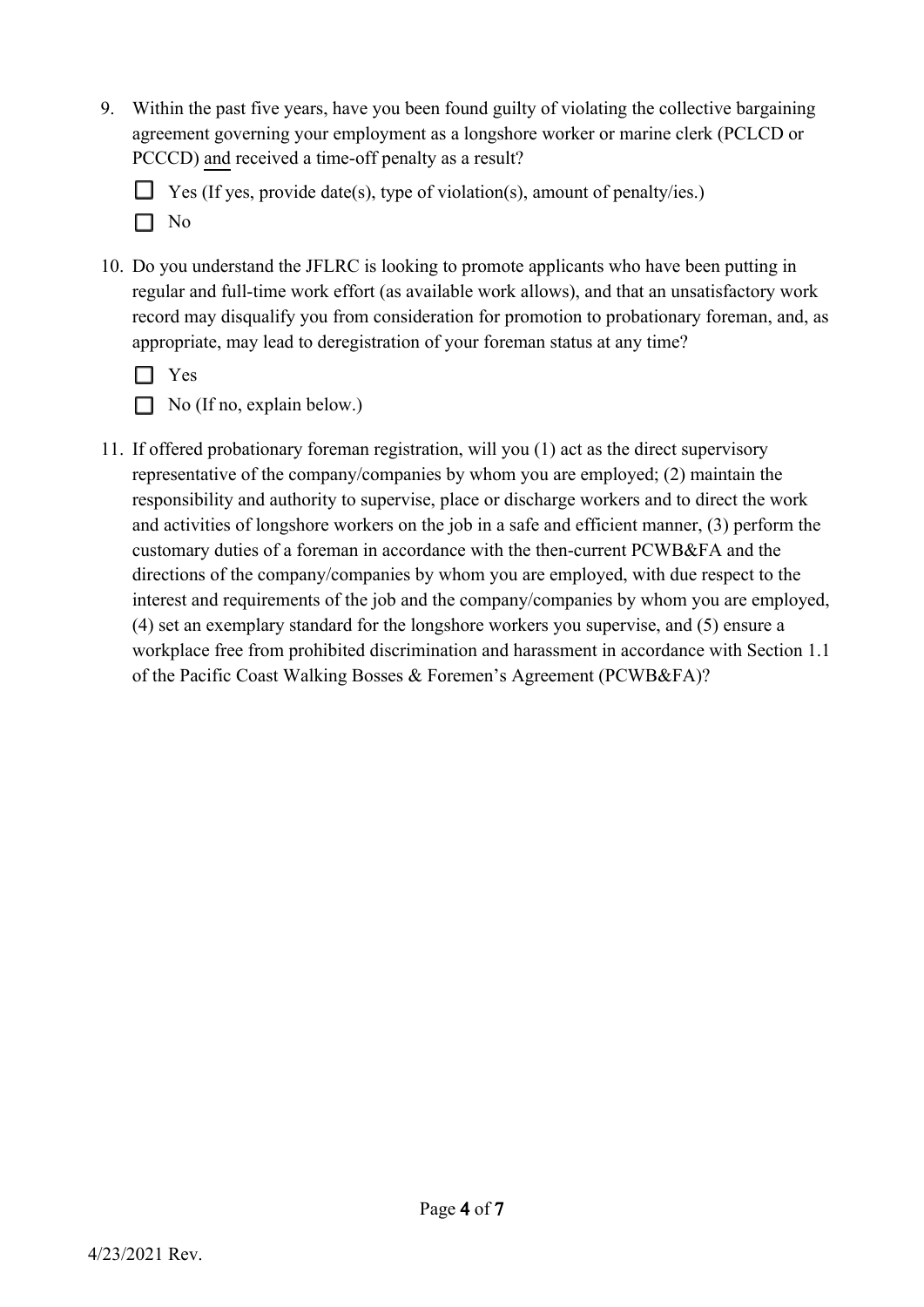$\Box$  Yes

- $\Box$  No (If no, explain below.)
- 12. If offered probationary foreman registration, are you willing to fairly supervise all ILWU workers assigned to work under your supervision?

 $\Box$  Yes

 $\Box$  No (If no, explain below.)

13. You have received a list of the critical job functions and duties performed by foremen with this Application. Are you able to perform all of the functions shown on the list (with or without reasonable accommodation of disability)?



П

No (If no, please list those job functions you would not be able to perform, with or without reasonable accommodation of disability.)

14. If you are offered probationary foreman registration, you will be required to complete all required training and/or testing, which may include a drug and alcohol screening, training or testing in safety, first aid, application of mechanical principles, rigging, basic math and knowledge of Union rules and the collective bargaining agreements, or otherwise, and to keep all appointments and attend all classes as scheduled. Do you understand and agree that your failure to do so will eliminate you from probationary foreman registration?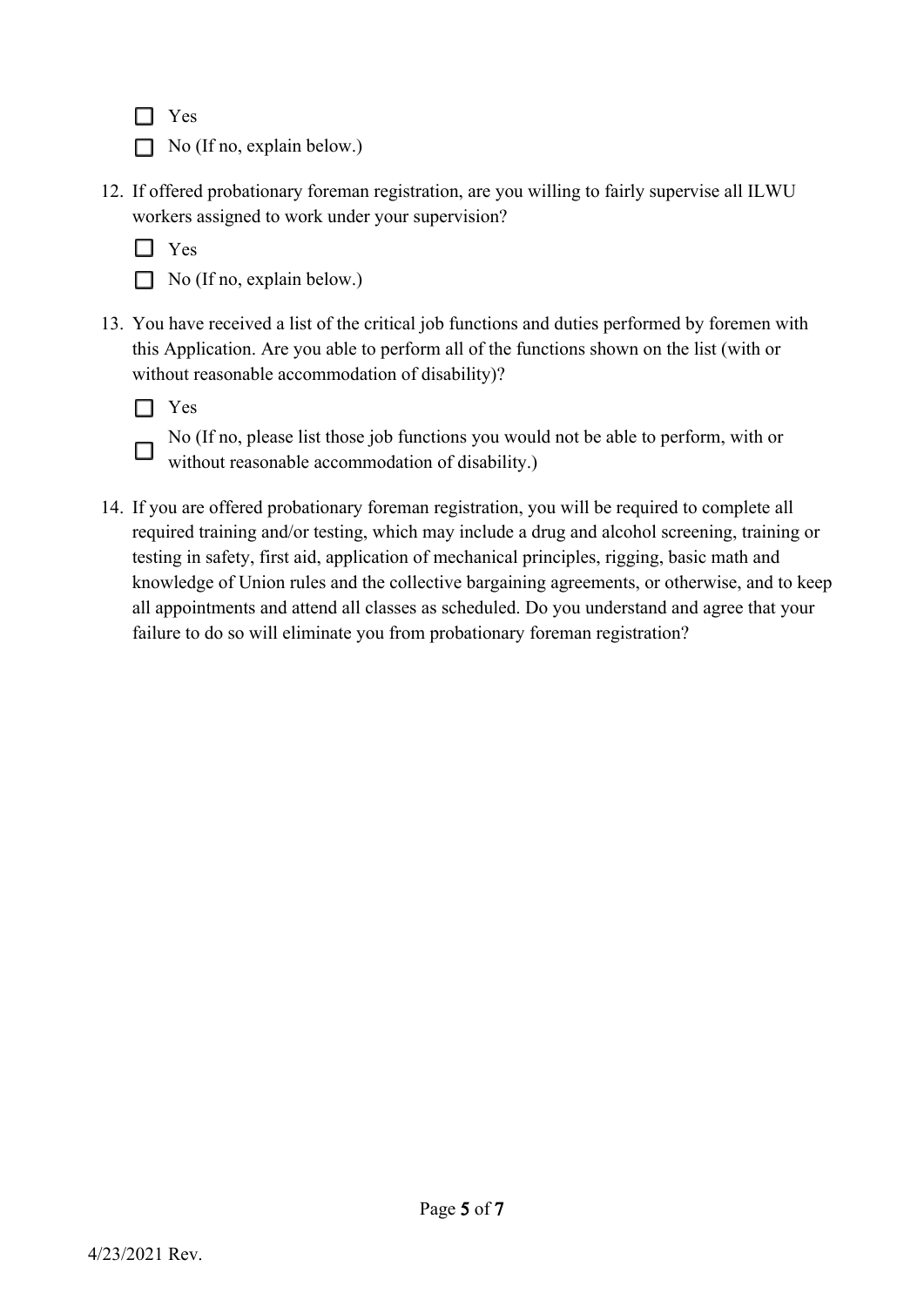$\Box$  Yes

 $\Box$  No (If no, explain below.)

15. An applicant may be disqualified or deregistered if the JFLRC finds that he or she is not able to effectively represent the employers' interests while at work or to perform the duties of a foreman for any reason, including outside employment that conflicts with and/or disrupts his or her availability and/or job as foreman. Do you understand and agree to comply with this requirement?

□ Yes

- $\Box$  No (If no, explain below.)
- 16. Do you authorize PMA to provide a copy of your work records to the JFLRC and those the JFLRC may designate to participate in the foreman selection process?



- $\Box$  No (If no, your Application is incomplete and will not be considered.)
- 17. Registration Eligibility List: By signing this Application, you agree and understand what is outlined above including that applicants who pass the interview will be placed onto an eligibility list (Registration Eligibility List). As the JFLRC determines registration is needed, the JFLRC will decide how many and which applicants on the Registration Eligibility List will be offered probationary registration (subject to satisfactory completion of the remaining requirements). The JFLRC need not offer probationary registration to all individuals on the Registration Eligibility List, and may end or modify the selection process at any time.

□ Yes

No (If no, you are nonetheless bound by these procedures. Explain below)